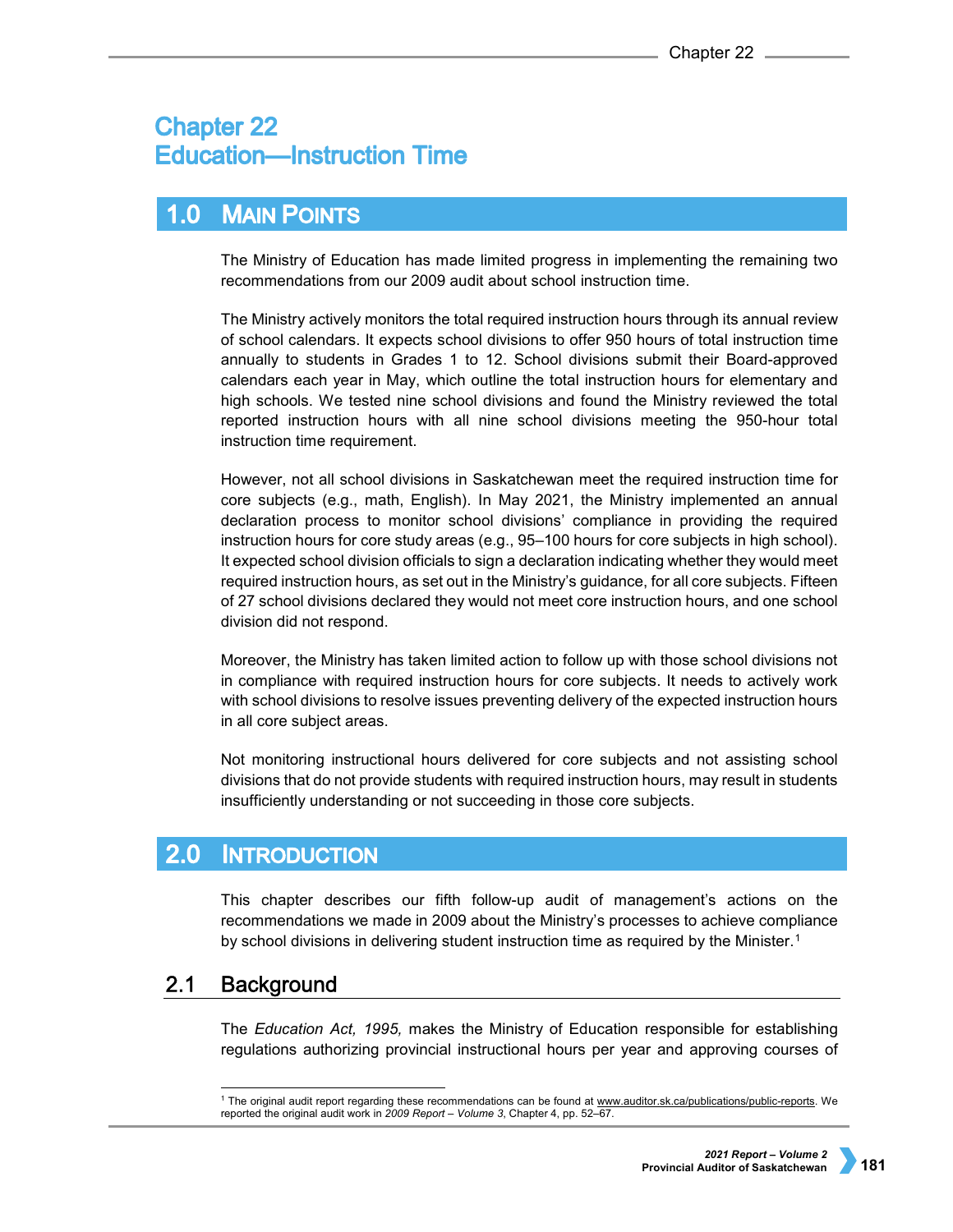study authorized by Boards of Education for credit purposes in accordance with *The Education Regulations, 2015*. Instruction time is any time in which school pupils are in attendance and under teacher supervision for the purpose of receiving instruction in an educational program.[2](#page-1-0)

By law, in each school year, school divisions must provide at least 950 hours of total instructional time for Grades 1 to 12.[3](#page-1-1)

The Ministry's handbook states that school divisions are required to devote a minimum amount of hours to core subjects, such as English (language arts), mathematics, science, and physical education. For example, the handbook's guidance requires students in Grades 1 to 6 to have a minimum 210 minutes per week of instruction time in mathematics, while a core subject in high school (i.e., Grades 10–12) requires a minimum of 95–100 instruction hours. The Ministry allows for schools with classes between Grades 1 to 9 to reduce instruction time in any subject area by no more than 20% to allow for locallydeveloped options (e.g., religion in catholic schools).

Having minimum instruction hours for core curriculum subjects in all grades gives students sufficient instruction time to learn and understand core subjects.

#### $2.2<sub>2</sub>$ **Focus of Follow-Up Audit**

This audit follows up on two outstanding recommendations we first made in 2009. Our *2009 Report – Volume 3*, Chapter 4, concluded that for the year ending September 30, 2009, the Ministry of Education did not have adequate processes to achieve compliance by school divisions in delivering student instruction hours as required by the Minister. We made six recommendations. By January 2019, the Ministry implemented four of six recommendations.[4](#page-1-2)

To conduct this audit engagement, we followed the standards for assurance engagements published in the *CPA Canada Handbook—Assurance* (CSAE 3001). To evaluate the Ministry's progress toward meeting our recommendations, we used the relevant criteria from the original audit. The Ministry's management agreed with the criteria in the original audit.

To complete this follow-up audit, we interviewed Ministry and school division staff, reviewed relevant legislation and policies, and assessed the reasonableness of supporting documentation.

#### $3.0$ **STATUS OF RECOMMENDATIONS**

This section sets out each recommendation including the date on which the Standing Committee on Public Accounts agreed to the recommendation, the status of the recommendation at September 15, 2021, and the Ministry's actions up to that date.

<span id="page-1-0"></span> <sup>2</sup> *The Education Regulations, 2015*, s. 25.

<span id="page-1-1"></span><sup>3</sup> *The Education Regulations, 2015*, s. 28.

<span id="page-1-2"></span><sup>4</sup> *2019 Report – Volume 1*, Chapter 19, pp.239–242.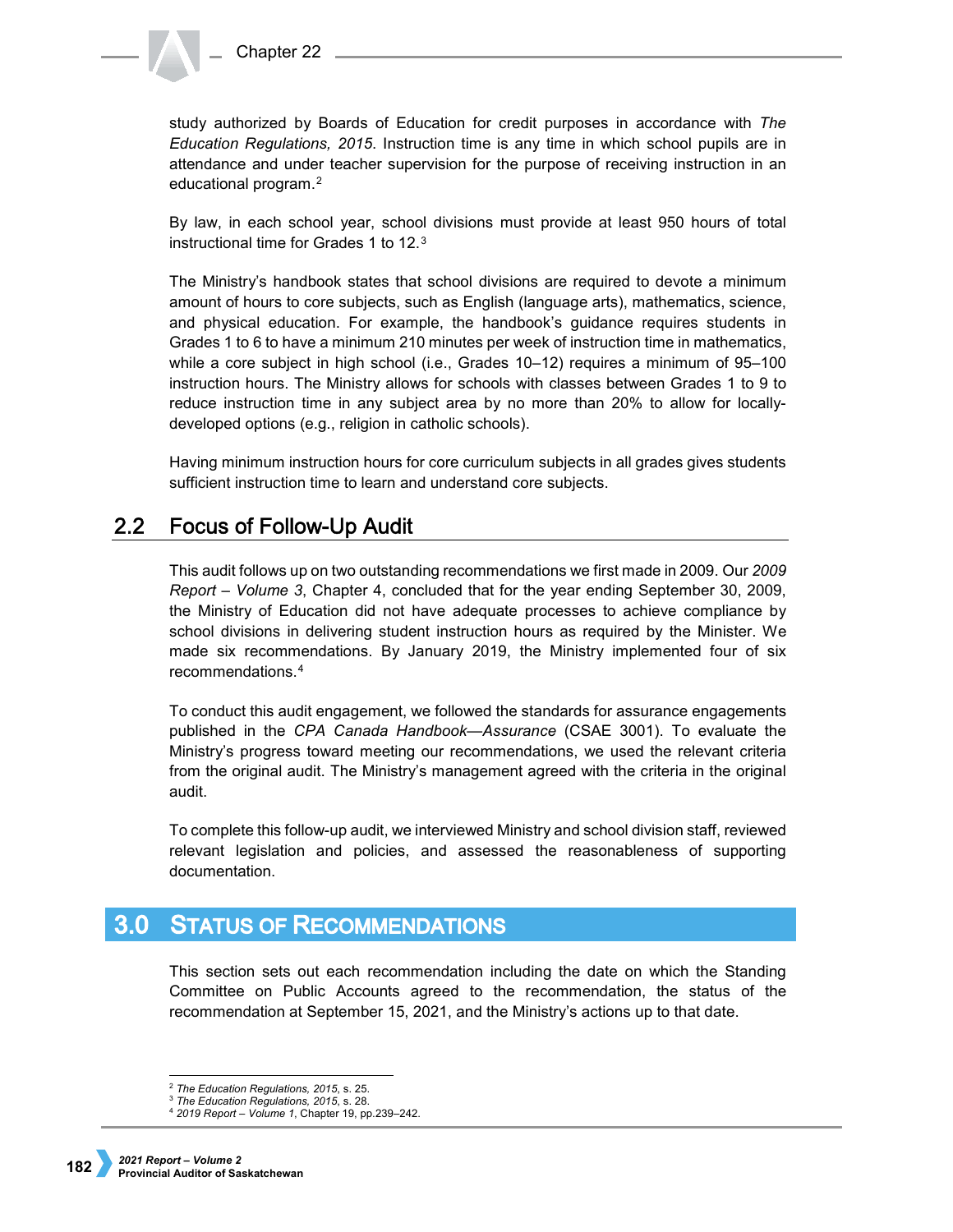#### $3.1$ **Instruction Hours for Core Subjects Not Actively Monitored**

*We recommended the Ministry of Education monitor for all core curriculum areas of study the extent to which school divisions meet the Ministry's requirements for instruction time. (2009 Report – Volume 3*, p. 63, Recommendation 5; Public Accounts Committee agreement May 12, 2010)

# **Status**—Partially Implemented

The Ministry of Education actively monitors overall instruction hours required for school divisions (950 hours per school year for Grades 1 to 12), but it does not actively monitor school divisions' compliance with the required instruction hours for core curriculum areas of study (e.g., math, English).

Each year in May, school divisions submit their Board-approved, school-year calendars to the Ministry. Through its bi-weekly bulletin, the Ministry reminds school divisions of deadlines for submitting their calendars. The calendars outline the total instruction hours for schools in each school division for the following school year. The Ministry reviews these calendars to ensure consistency with minimum requirements for students' total instruction hours.

We reviewed the Ministry's analysis of nine school divisions' calendars and found the Ministry sufficiently monitors total instruction time (950 hours).

In May 2021, in addition to calendar submissions, the Ministry required school divisions to submit signed declarations confirming they are meeting all instruction hours for core curriculum areas of study as required. Fifteen of 27 school divisions declared they would not meet core subject instruction hours, and one school division did not respond.

We selected nine school divisions' annual declarations and found the Ministry reviewed and noted non-compliant school divisions. Five out of nine divisions declared not meeting the minimum instruction hour requirements for all core subjects in high school. Three of the five divisions stated in the declaration the high school semester structure affected their delivery of 95–100 instruction hours for core subjects.

The Ministry did not follow up with the school divisions to resolve the shortfall in instruction hours, also noted in **Section 3.2**.

Of the remaining four school divisions that indicated they were meeting the required instruction hours, we assessed two core subjects (Grade 10 English and math) in two different semesters and found:

- $\triangleright$  One school division met the required instruction hours in both semesters
- $\triangleright$  We were unable to confirm the instruction hours met minimums based on the information provided by three school divisions

The Ministry noted it plans to require additional information from school divisions about the reported core subject instruction hours in their annual declarations. The updated annual declaration will be included as part of the annual calendar review process in May 2022.